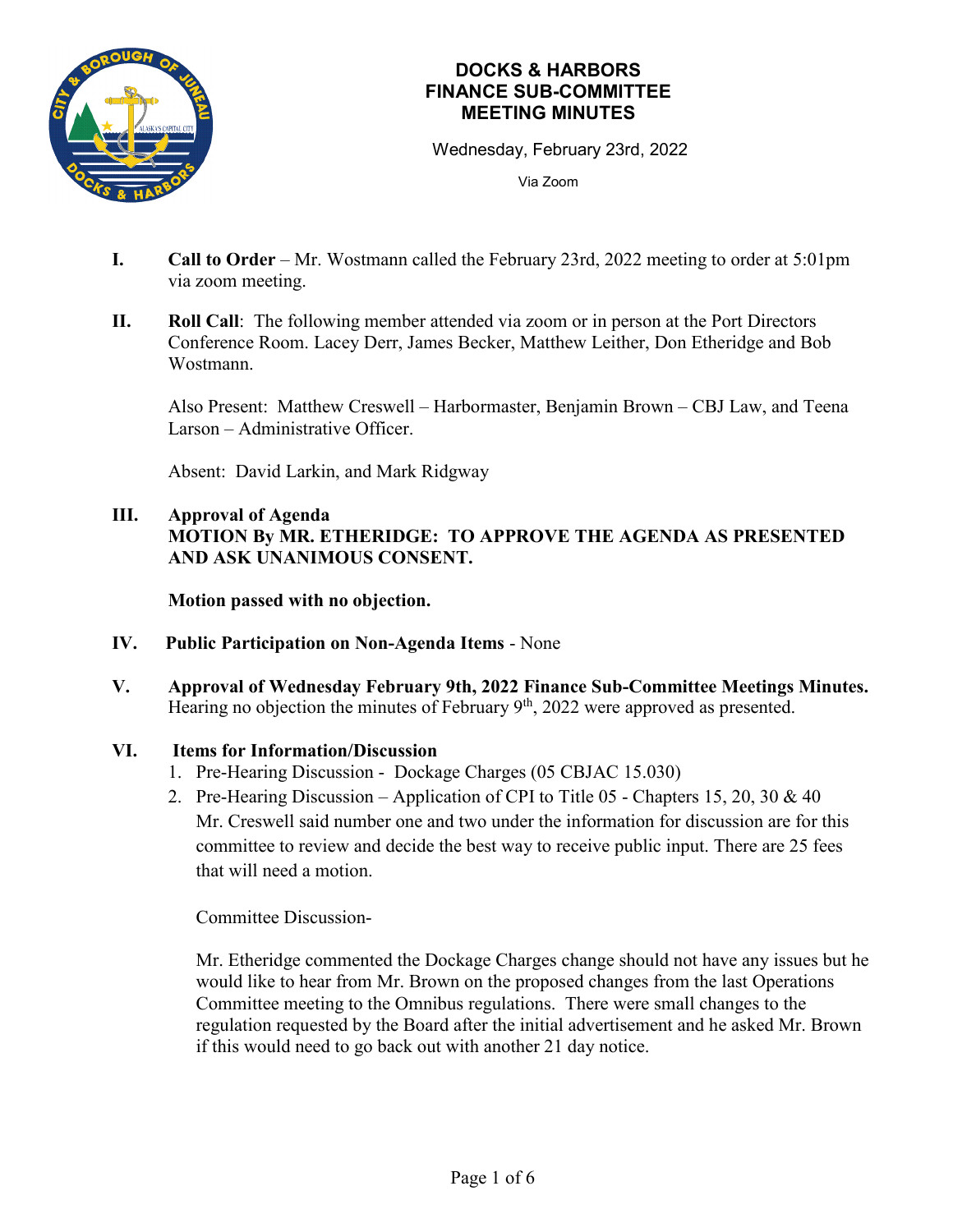

Wednesday, February 23rd, 2022

Via Zoom

Mr. Brown said the CBJ ordinance that allows for regulation changes and adoption of regulation allows a regulation to be adopted at the meeting that was advertised for 21 days as long as the notice placed people on a reasonable notice that the final product could be something that could affect their interest. All of the changes he worked with Mr. Uchytil and Ms. Larson that the Board requested to make fell within the content of the original advertisement and would not need to go back out. The last sentence was changed to say, "The Docks and Harbors Board may, by motion, take action to keep the fee the same as the previous year, or increase the fee in an amount less than the CPI adjustment". If this is adopted tomorrow night as is, this will fit within the code. Even if the Board decided tomorrow night to increase the fees with a larger amount than the CPI that would also fall within the notice.

Mr. Etheridge asked if the Board could go up or down on a CPI increase anytime they wanted to?

Mr. Brown said "anytime you wanted" could be a big enough change from the original advertisement that stated the CPI would be applied on an annual bases at the start of the Fiscal Year or Cruise Ship season, and if the Board wanted to raise fees three times the amount of the CPI, those type of changes would be a substantial difference to need to go back out to advertise an additional 21 days. He said working from Ms. Larson's direction that the Board did not want to be locked into applying the full CPI or nothing, he added the language that the Board by motion could decide on a lesser fee up to the CPI. He asked if having an increase greater than the CPI may be an outcome from tomorrow nights meeting?

Mr. Etheridge said he is not anticipating any changes, but there has been one member want to have the capabilities to choose to apply the CPI or a lesser amount. The other thing was to tie all the fees together so they were all applied at once.

Mr. Brown said the way this was crafted was to allow for an increase for any of the individual fees which will be automatic for the CPI increase and can be less by motion. If it is the will of the Board tomorrow to want to add language to raise fees by a greater amount than the CPI, he still believes that falls within the parameters of the regulation change because people were put on notice that these fees are changing.

Mr. Wostmann commented for the Board to stay within the intent of the notice that has gone out would be to choose the CPI or a lesser amount than the CPI and to only do an increase once per year.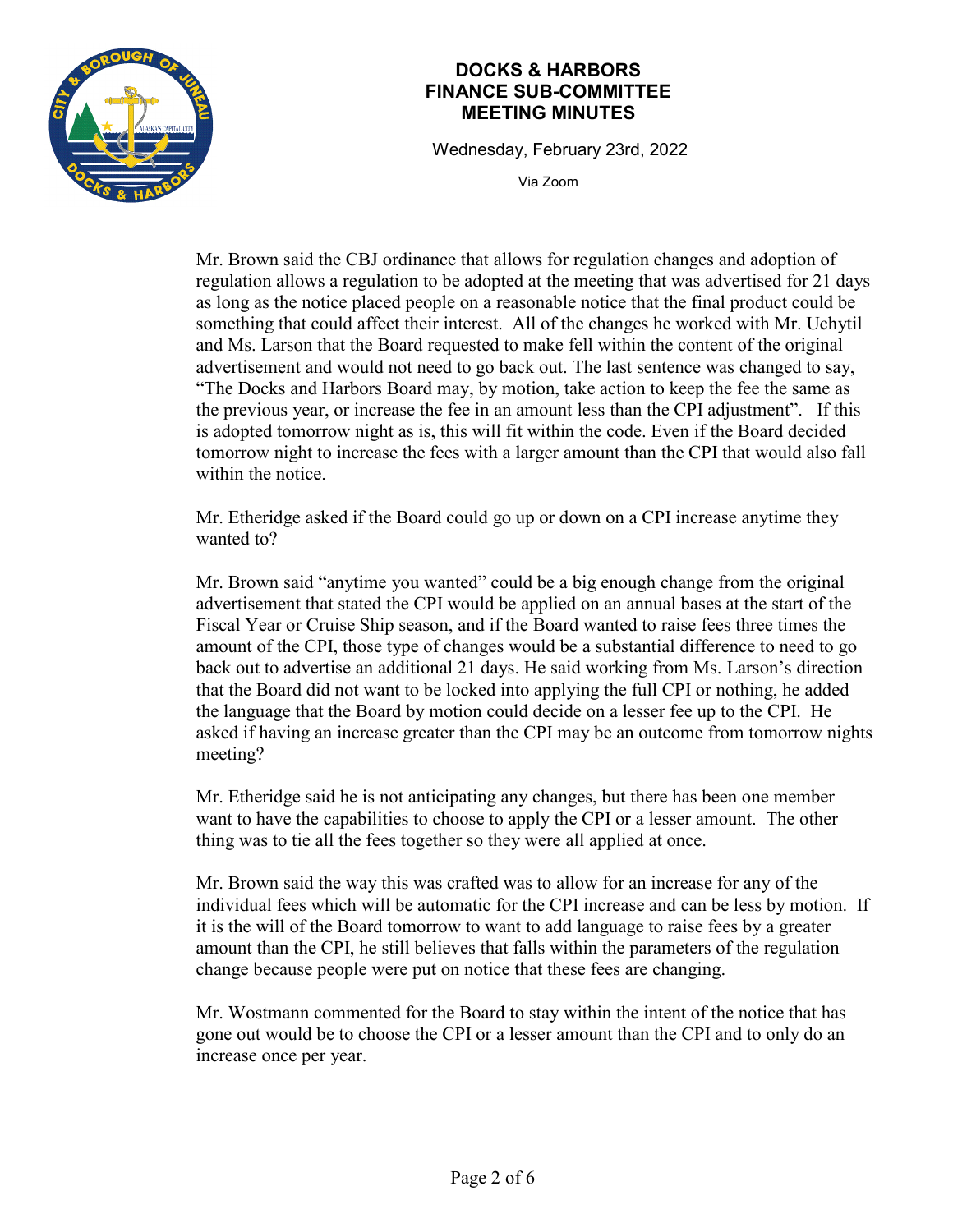

Wednesday, February 23rd, 2022

Via Zoom

Mr. Brown said the Board could have an emergency situation and can go out with a 21 day notice. These regulations are putting in an automatic inflation adjuster. The Board always has the ability to raise rates by going out with another 21day notice.

Mr. Wostmann commented how this is written is the Board can choose to do one fee and not others. If there are rate increases beyond the CPI or drastically changing a rate we would need to go back out with a 21 day notice.

Mr. Brown said that is correct.

Mr. Wostmann asked if changing this to say "all rates or no rates would be changed", would that need to go back out to a 21 day posting notice?

Mr. Brown said possibly. Someone would have to make the argument the Boards action fell outside the parameters of the code. It is a policy decision. There is a reason why these fees are in separate regulations and these fees affect different people. He said from his perspective if you try to change all of them at once, that will seem more arbitrary than giving each regulation the attention it needs. It is more work but there is a reason there is more work.

Mr. Etheridge commented he agrees they should be separate. Some of these fees could get too high if they just keep going up and be too expensive for our users. Being individual we can elect to not increase some fees.

Mr. Leither asked if there are specific rates he is thinking about. He said inflation is inflation.

Mr. Etheridge said some of the fees inflation does not affect and some fees like cranes could be priced out of business.

Mr. Wostmann commented this also gives us the opportunity to fine tune rates within a narrow margin. If there is a need for a reassessment of a rate, than there is a whole different procedure for that. The default is to have the CPI applied as is.

Ms. Larson commented the other change from the last meeting was the fees associated with cruise ships will be changed at the start of the seasonal cruise vessel year April 1 – November 1.

Mr. Wostmann asked about thoughts on the process for allowing public comment?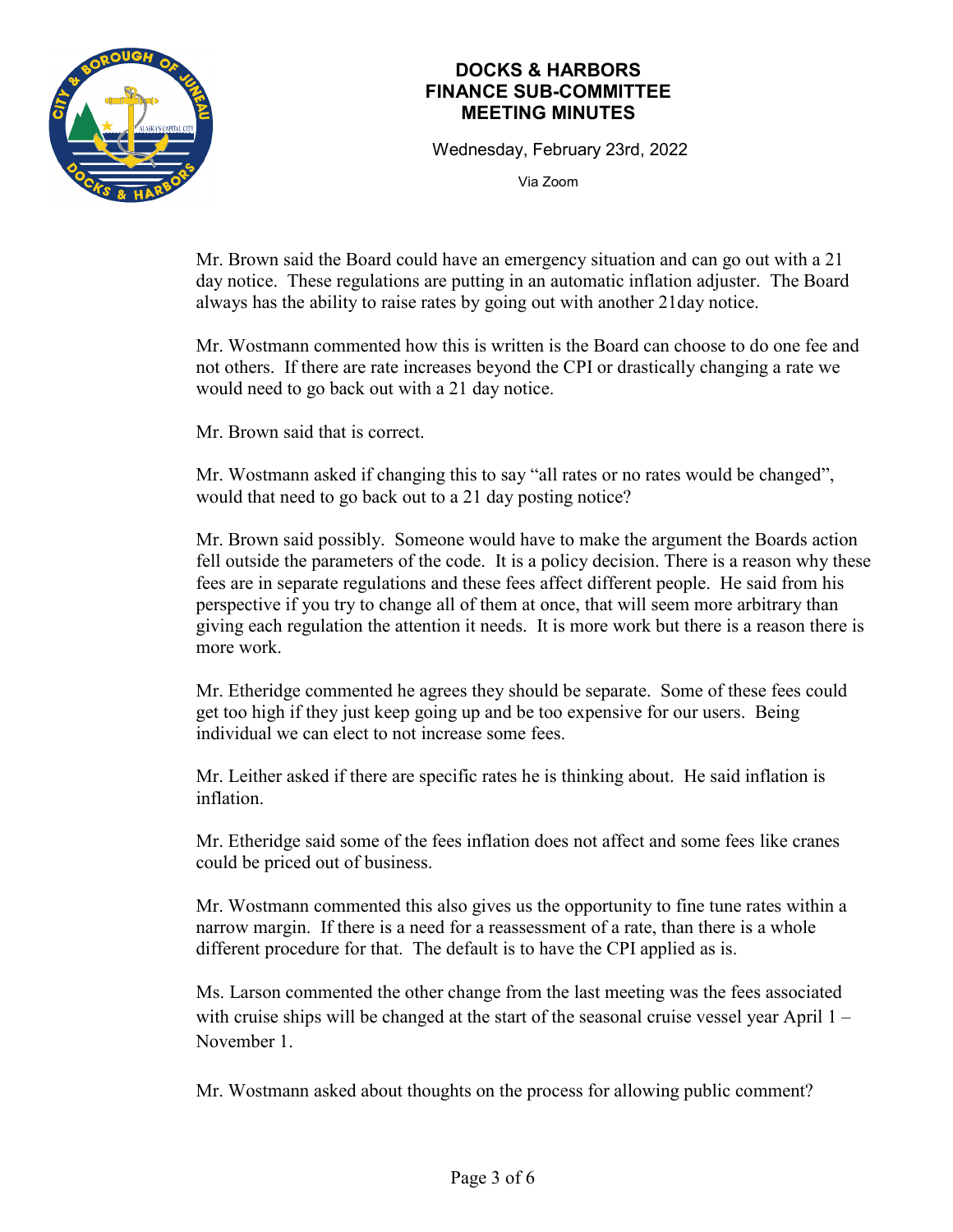

Wednesday, February 23rd, 2022

Via Zoom

Mr. Creswell said there will be 25 different motions and he just wanted discussion on ideas for the process.

Mr. Etheridge said he wanted to take each regulation change separately and set a time limit for each item. This will allow for more public involvement. There will be a motion for each regulation change.

There was more discussion on the best process to receive the public comment.

Mr. Etheridge recommended to allow for public comment at the beginning and then to allow for public comment under each item.

Mr. Wostmann commented that there could be people wanting comment on more than one item but to still have 25 separate comment times.

Mr. Leither wanted to make sure that the public had the opportunity to provide comment after Board questions on each item.

Mr. Wostmann confirmed that the public will have input before the regulation changes and after Board questions under each regulation change.

#### Public Comment –

Mr. Kirby Day, Juneau, AK

Mr. Day said he believed the change to have some of the fees be adjusted by CPI before the cruise ship season and not the fiscal year was from his request. That way fees will not need to be changed in the middle of the season.

3. Proposal – Statter Harbor Moorage Fee Surcharge

Mr. Leither went over his proposal in the packet on pages 30 and 31. He came up with this proposal after the Committee chair asked members to brainstorm ideas to generate additional revenue. This proposal adds a 25% surcharge for permanent moorage at Statter Harbor in addition to regular moorage rates. The 25% is just a number he picked. Based on the current rates, this additional surcharge would generate \$47,367 per year. The proposal is based on a supply and demand which suggests that our demand can support this relatively modest surcharge. This is not to force people out but they could go to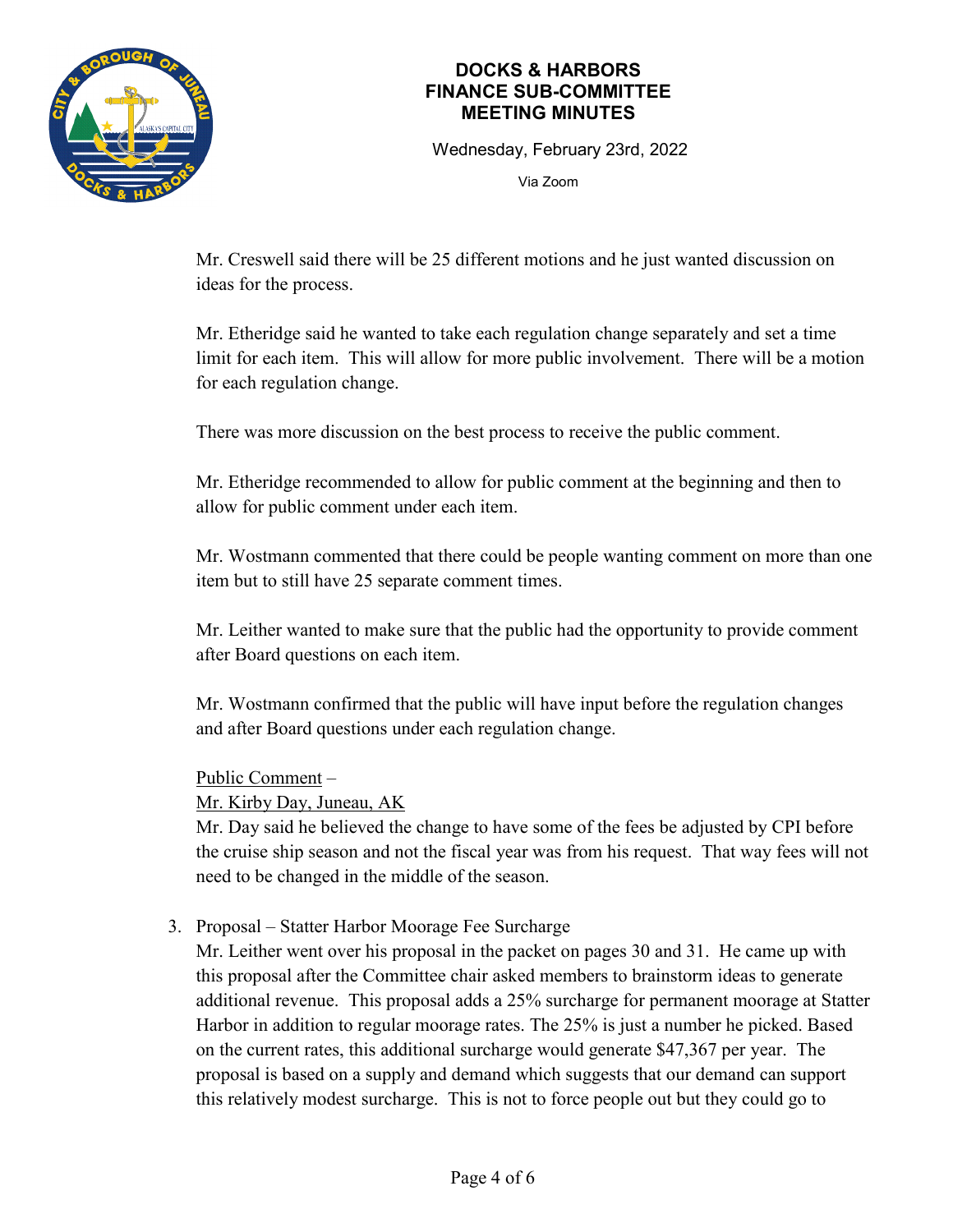

Wednesday, February 23rd, 2022

Via Zoom

transient moorage. He said he has spoken to patrons in Statter Harbor that would be willing to pay double the current rate for the privilege of permanent moorage. This is a luxury and he believes people should pay more for that. He was wondering if there are other harbors out there managed as transient and it would be interesting to compare. He agrees with this plan. There was also comment to send this proposal to the rate study.

Committee Discussion-

Mr. Wostmann commented after the last meeting this was discussed at we asked the Port Director to forward to HDR to include in the rate study currently in progress.

Ms. Larson said this was sent to HDR and questions on this proposal can be asked of Mr. Tony Homan tomorrow night at the Regular Board meeting.

Public Comment - None

4. Incentivizing Harbors Rate to encourage Green Technologies

Mr. Creswell said there is a letter from Bruce Weyhrauch in the packet on page 32 and 33. The letter is requesting Docks & Harbors amend or adopt regulations or ordinances that provide for, or modify the basis for, assessing docking, anchoring, and lightering fees in order to offer incentives for vessels using Juneau's docks and harbors facilities, which vessels employ the use of green technologies.

Committee Discussion –

Mr. Etheridge said he responded to Mr. Weyhrauch in a letter that he did not believe the Board would want to be offering discounts until we have our finances in order. Giving a discount to one while raising all the other fees would be an insult to injury.

Mr. Wostmann agreed that this would not be something to do at this time. After our fees are in place we could look at this again. This is a big topic and needs a lot of discussion.

Public Comment - None

**VII. Sub-Committee Action Items –** Mr. Wostmann recommended the members prepare for the Special and Regular Board meetings tomorrow night.